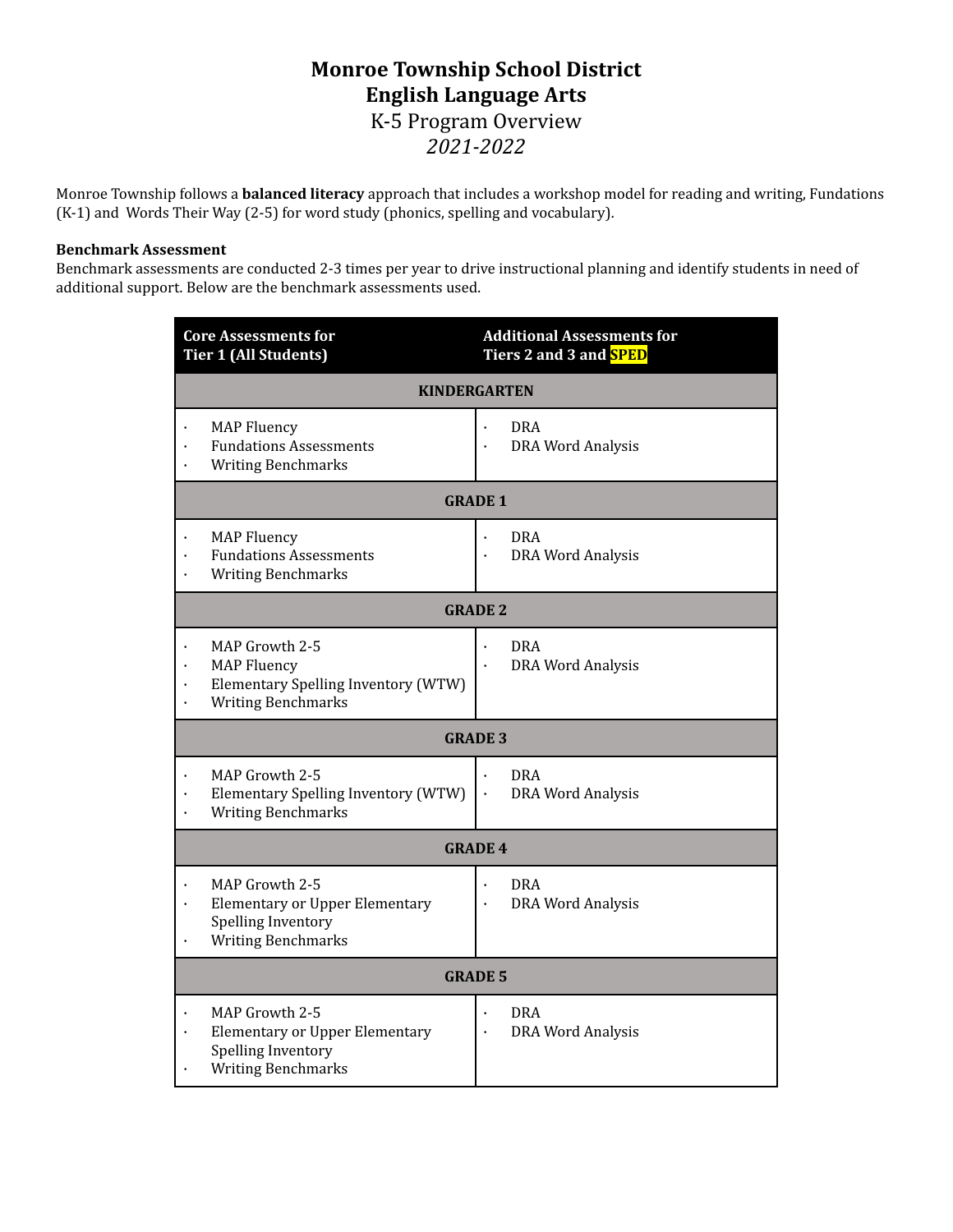### **Formative Assessment**

Running records are done between benchmark assessments to drive instruction and monitor growth. Running records must be done for all students, with the frequency of assessment determined by the student's currently independent reading level. See chart below for guidance.

Teachers may use the following for running records: [Teachers](https://drive.google.com/drive/folders/0B1ApLKKSe5JWbmtTeWFCcnNpY1U?resourcekey=0-oXCqhY4xoYc3Mvm5L9gJQw&usp=sharing) College Running Records, Schoolwide Fundamentals Unlimited running records, Raz Kids running records, or any leveled text with questions appropriate to that level.

| <b>Reading</b><br><b>Development</b><br>Stage** | <b>Approximate</b><br><b>Grade Level</b><br><b>Correlation</b> | <b>Fountas</b><br>&<br><b>Pinnell</b> | <b>DRA</b> | Lexile*      | <b>Required</b><br><b>Frequency of</b><br><b>Running Record</b>   |
|-------------------------------------------------|----------------------------------------------------------------|---------------------------------------|------------|--------------|-------------------------------------------------------------------|
| <b>Emergent</b><br>readers                      | Kindergarten/<br><b>Early Grade 1</b>                          | $A-D$                                 | $A-3$      | <b>BR-75</b> | <b>Every 2-4 weeks</b>                                            |
| <b>Early readers</b>                            | Late<br>Kindergarten to<br><b>Early Grade Two</b>              | $D-I$                                 | $4 - 16$   | 100-275      | <b>Every 4-6 weeks</b><br>(once per month)                        |
| <b>Transitional</b><br>readers                  | Late Grade 1 to<br>Grade 3                                     | $I-P$                                 | 18-38      | 300-675      | Every 6-8 weeks                                                   |
| <b>Fluent</b><br>readers                        | Grade 3 and up                                                 | $P-Z$                                 | 40-80      | $700+$       | <b>Every 8-10 weeks</b><br>(at least once per<br>trimester or MP) |

## *\*Students with IEPs will be progress monitored using DRA2 Progress Monitoring.*

\*As predicted by the MAP Fluency. The range will be 150 points and a student's independent level can be predicted by adding 100 to the lower range and subtracting 50 from the upper range.

\*\*This matrix identifies reading level correlations, not necessarily equivalents.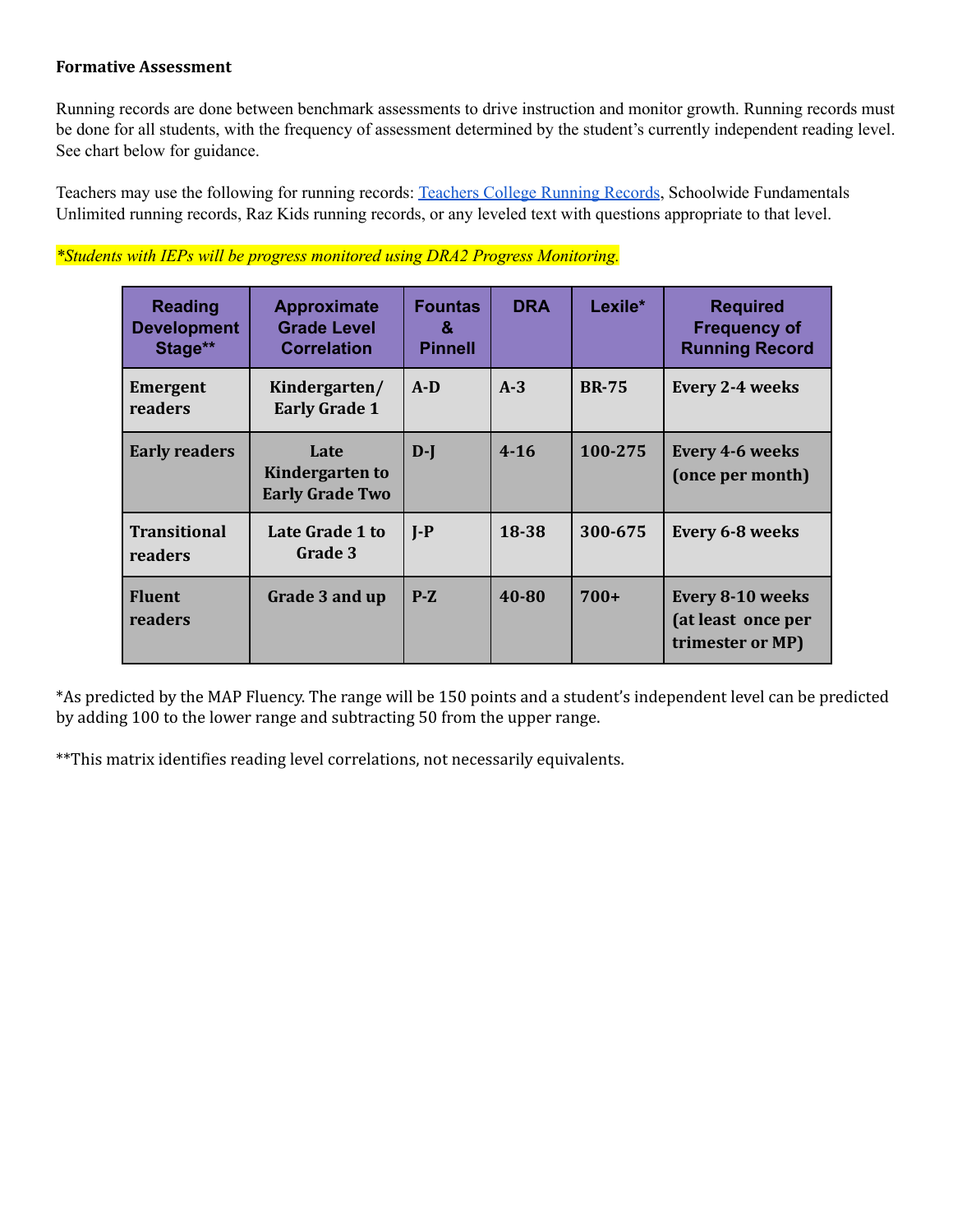## **Classroom Instruction**

| <b>Workshop</b><br><b>Component</b>                                                                                                                                                                                                                                                                                                                                                                                                                               | <b>Description</b>                                                                                                                                                                                                                                                                                                                                                                                                                                                                                                                                                                                                                                                                                | <b>Resources</b>                                                                                                                                                                                                                                                                                                                                    |
|-------------------------------------------------------------------------------------------------------------------------------------------------------------------------------------------------------------------------------------------------------------------------------------------------------------------------------------------------------------------------------------------------------------------------------------------------------------------|---------------------------------------------------------------------------------------------------------------------------------------------------------------------------------------------------------------------------------------------------------------------------------------------------------------------------------------------------------------------------------------------------------------------------------------------------------------------------------------------------------------------------------------------------------------------------------------------------------------------------------------------------------------------------------------------------|-----------------------------------------------------------------------------------------------------------------------------------------------------------------------------------------------------------------------------------------------------------------------------------------------------------------------------------------------------|
| <b>Mini-Lesson</b><br>$(5-10 \text{ minutes})$<br><b>Marzano Elements:</b><br>DQ1: 1, 3<br>DQ2: 6, 8, 9, 10<br>DQ3: 14, 15, 19, 20<br>DQ5: 24, 26, 28, 29, 30<br>DQ6: 4, 5<br>DQ7: 33, 34, 35<br>DQ8: 37, 38<br>DQ9: 39.40, 41                                                                                                                                                                                                                                    | $\Box$<br>Skill or strategy driven lessons derived from the Common<br>Core Standards and will be applied in students' reading<br>and/or writing. Mini-lessons may also include the shared<br>reading or read aloud to help model the skill with<br>authentic literature (mentor text).<br>$\Box$<br><b>Connection - Connect with previous</b><br>content, other subjects, or use an anecdote<br>$\Box$<br>Teach - Teach students a skill through<br>explicit, direct instruction and modeling<br>Active Involvement - Ask students to<br>$\Box$<br>quickly practice the skill or strategy<br>Link - Link the work to the day's work,<br>$\Box$<br>unit, and upcoming shared reading or discussion | District curriculum<br>Lucy Calkins's Units of<br><b>Study in Reading and</b><br>Writing<br><b>Fundamentals Unlimited</b><br><b>The Reading Strategies Book</b><br>The Writing Strategies Book                                                                                                                                                      |
| <b>Independent Work</b><br>Independent work is the core<br>of the workshop. This time<br>should be protected. If the<br>instructional block needs to<br>be cut for any reason, time<br>should not be taken from this<br>component.<br><b>Marzano Elements:</b><br>DQ1: 1, 2, 3<br>DQ2: 6, 7, 8, 9, 10, 11, 12, 13<br>DQ3: 14, 17, 18, 19, 20<br>DQ4: 21, 22, 23<br>DQ5: 24, 26, 28, 29, 31, 32<br>DQ6: 4<br>DQ7: 33, 34, 35<br>DQ8: 36, 37, 38<br>DQ9: 39, 40, 41 | Independent reading<br>❏<br>Kindergarten: 7-20 minutes<br>o.<br>Grade 1: 15-25 minutes<br>$\Box$<br>Grade 2: 20-35 minutes<br>Grades 3-5: 40-45 minutes (by the end of grade 3<br>❏<br>students should sustain this)<br><b>Word work (Words Their Way)</b><br>▫<br>Partner reading<br>$\Box$<br>$\Box$ Kindergarten: 7-10 minutes (daily)<br>Grade 1: 5-10 minutes (daily)<br>$\begin{array}{c} \square \end{array}$<br>Grade 2: 5-10 minutes (daily)<br>$\Box$<br>Grades 3-5: 5-10 minutes $w/$ a partner or club (2x)<br>▫<br>per week)<br>Writing<br>❏<br>While students are working independently, the teacher confers<br>with readers/writers and/or conducts small group instruction.       | <b>Classroom library</b><br>Library books<br><b>Fundamentals unlimited</b><br>texts<br><b>Words Their Way Teacher</b><br><b>Resource Guide</b><br><b>Fountas &amp; Pinnell</b><br><b>Continuum of Literacy</b><br>Learning<br><b>Foutas &amp; Pinnell Conferring</b><br>Guides<br><b>The Reading Strategies Book</b><br>The Writing Strategies Book |
| <b>Interactive Read Aloud</b><br>Done outside of the literacy<br>block IN ADDITION to the 90<br>minutes allotted for ELA<br>Marzano:<br>DQ2: 6, 9, 11, 12, 13<br>DQ3: 14, 18, 19, 20<br>DQ5: 24, 28, 29<br>DQ6: 4<br>DQ7: 33, 34, 35<br>DQ9: 39, 40, 41                                                                                                                                                                                                           | Interactive Read Aloud with Accountable Talk<br>❏<br>Teacher models effective fluency and<br>▫<br>comprehension strategies<br>Students are asked to think, talk, and write about<br>O.<br>grade-level text                                                                                                                                                                                                                                                                                                                                                                                                                                                                                        | <b>Interactive Read Alouds</b><br>(Hoyt)<br><b>Fundamentals Unlimited</b>                                                                                                                                                                                                                                                                           |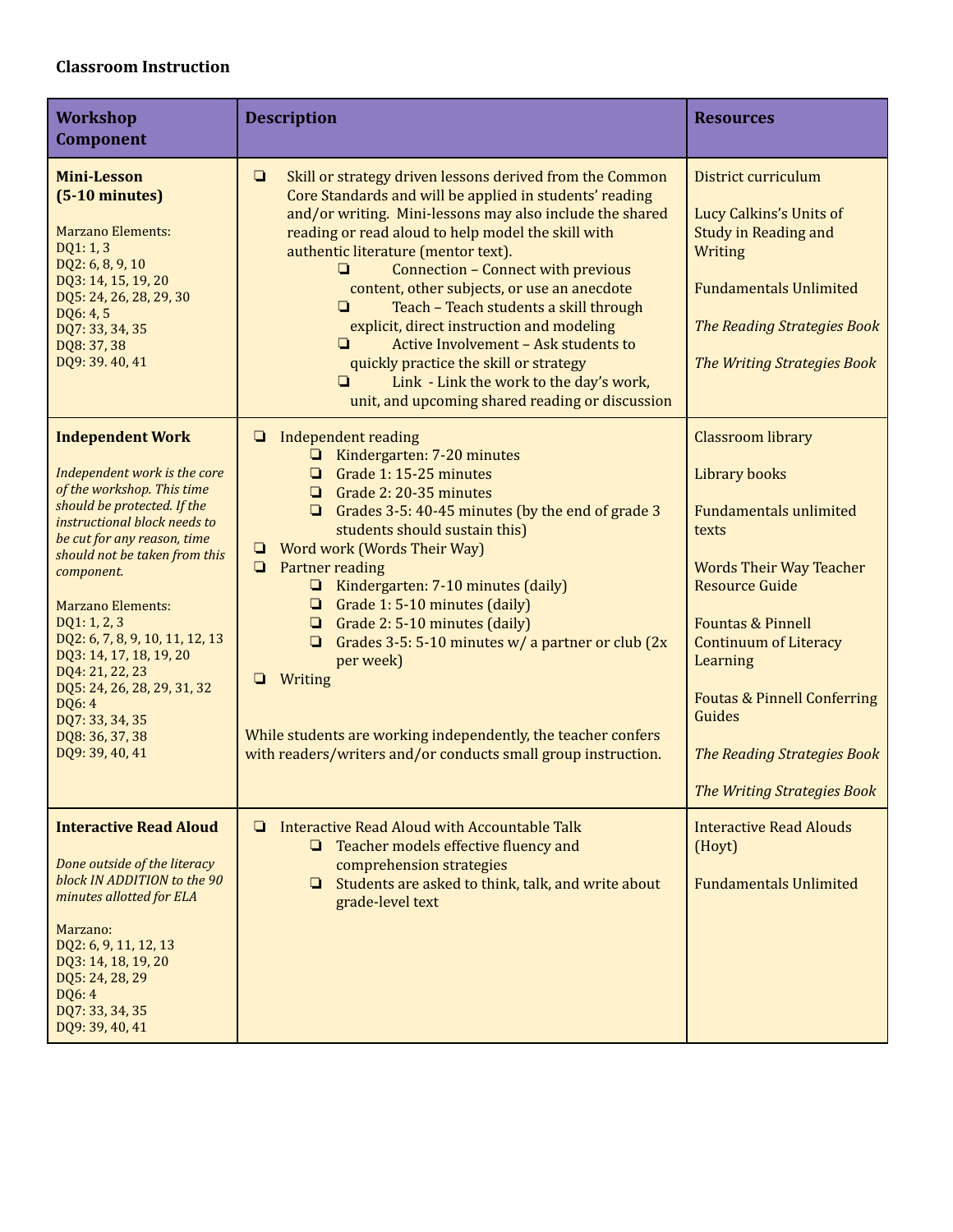# **Small Group and Individual Instruction**

During independent work, teachers will pull small groups and confer with students.

|                              | <b>Guided Reading</b>                                                                                                                                                                                                                                                                                                                                                                                                                                                                                                                                                                                                                                                                                                                                         | <b>Strategy Group</b>                                                                                                                                                                                                                                                                                                                                                                                                                                                                   |  |  |
|------------------------------|---------------------------------------------------------------------------------------------------------------------------------------------------------------------------------------------------------------------------------------------------------------------------------------------------------------------------------------------------------------------------------------------------------------------------------------------------------------------------------------------------------------------------------------------------------------------------------------------------------------------------------------------------------------------------------------------------------------------------------------------------------------|-----------------------------------------------------------------------------------------------------------------------------------------------------------------------------------------------------------------------------------------------------------------------------------------------------------------------------------------------------------------------------------------------------------------------------------------------------------------------------------------|--|--|
| Goal                         | To scaffold an instructional level text.                                                                                                                                                                                                                                                                                                                                                                                                                                                                                                                                                                                                                                                                                                                      | To provide targeted instruction in an<br>area for growth using data                                                                                                                                                                                                                                                                                                                                                                                                                     |  |  |
| Students/<br><b>Grouping</b> | All students are at the same instructional<br>$\bullet$<br>level<br>Primary focus is the content of the text and<br>$\bullet$<br>text features of the level                                                                                                                                                                                                                                                                                                                                                                                                                                                                                                                                                                                                   | Students are grouped based upon<br>$\bullet$<br>needs<br>Students may be of mixed ability<br>$\bullet$<br>Primary focus is the strategy or skill                                                                                                                                                                                                                                                                                                                                        |  |  |
| <b>Text</b>                  | Students are working with a teacher-selected<br>$\bullet$<br>text at the students' instructional level<br>The text requires the teacher to scaffold as it<br>$\bullet$<br>is slightly above their level                                                                                                                                                                                                                                                                                                                                                                                                                                                                                                                                                       | Students are working with their<br>$\bullet$<br>independent level texts (student<br>selected)<br>Students may work with a<br>teacher-selected text as he/she<br>models, but must transfer into their<br>independent level text                                                                                                                                                                                                                                                          |  |  |
| <b>Structure</b>             | Introduction<br>Activate prior knowledge<br>0<br>Preview the text<br>0<br>Review the structure of the text<br>0<br>Look at author's craft<br>0<br>Prompt predictions<br>o<br>Notice text/genre features<br>$\mathbf 0$<br>Reading the text<br>Teach for, prompt, or reinforce<br>0<br>effective strategic actions:<br>self-monitoring, self-correcting,<br>solving words, fluent reading)<br>Discussing the text<br>Gather evidence of comprehension<br>o<br>Have students ask questions and<br>0<br>clarify understanding<br>Teaching for Processing Strategies<br>Revisit the text and demonstrate or<br>o<br>reinforce aspects of reading<br>Word Work (as necessary, based upon<br>student need)<br>(See Fountas & Pinnell Continuum p. 402)<br>$\bullet$ | Follows a mini-lesson structure:<br>• Connection<br>• "I noticed when you're<br>reading"<br>• We are going to build upon<br>that<br>• We are going to try<br>$\blacksquare$ Teach<br>• Explicitly name the strategy<br>• Model the strategy<br>Active Engagement<br>٠<br>- Students practice the strategy<br>in their text<br>Teacher checks in with<br>students, prompting as<br>needed<br>- Link to ongoing work<br>The teacher explains that this<br>strategy is a tool they can use |  |  |
| <b>Duration</b>              | 15-20 minutes<br>Multiple sessions; students can move out of<br>the group sooner than others based upon<br>data                                                                                                                                                                                                                                                                                                                                                                                                                                                                                                                                                                                                                                               | 5-10 Minutes<br>Can be a single or multiple sessions<br>depending upon student outcomes                                                                                                                                                                                                                                                                                                                                                                                                 |  |  |
| <b>Resources</b>             | Fountas & Pinnell Continuum<br>Scholastic Guided Reading Books or Short<br>Reads<br>Any leveled text that expose students to the<br>features and complexity of the level                                                                                                                                                                                                                                                                                                                                                                                                                                                                                                                                                                                      | Students' independent reading texts<br><b>Reading Strategies Book</b><br>Fountas & Pinnell Continuum                                                                                                                                                                                                                                                                                                                                                                                    |  |  |